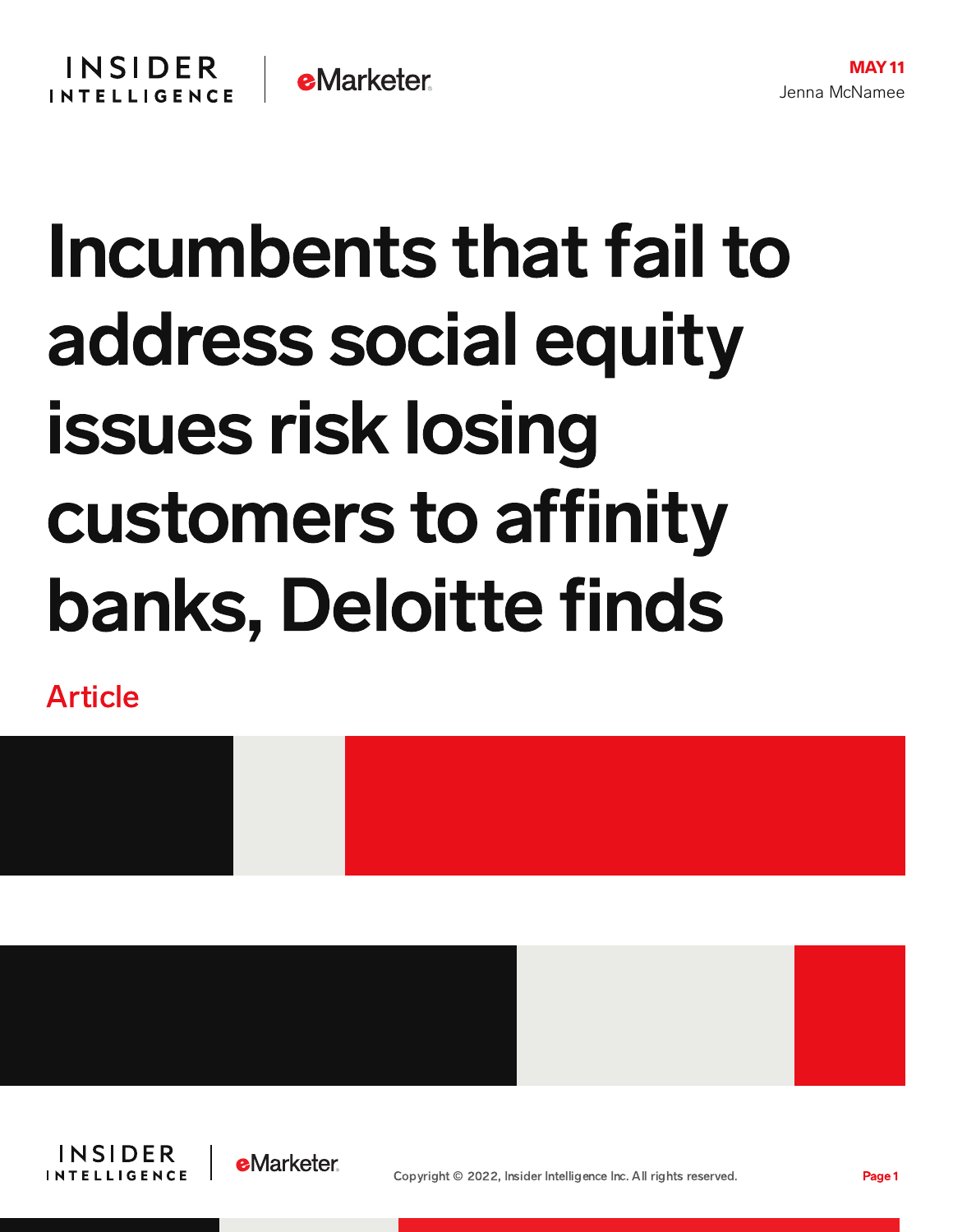The news: A [survey](https://www.deloittedigital.com/content/dam/deloittedigital/us/documents/offerings/offering-20220502-dd-affinity-banking-pov.pdf) from Deloitte has found that financial institutions are coming under increasing pressure to address and improve social equity issues. As a result, the rapid proliferation of affinity banks—challenger banks founded by and for the underrepresented —is putting pressure on incumbent banks to change how they operate.

The survey was conducted in January 2022 with over 2,000 respondents across the US.

Inclusivity is good for business: Consumers increasingly expect brands they associate with including their banks—to behave in a socially [responsible](https://chart-na2.emarketer.com/248992/what-do-us-adults-want-consumer-brands-do-of-respondents-dec-2020) way. This is especially true of the upand-coming Gen [Zers,](https://content-na2.emarketer.com/us-generation-z-financial-behaviors) who patronize financial institutions and invest in companies that mirror their goals for social justice, sustainability, and other causes they deem important. Deloitte's findings affirm that consumers' interest in social equity extends to their financial lives.

- Sixty-six percent of Americans believe banks have a responsibility to support diverse and underserved communities. US consumers are now 2.6 times more likely to transact with banks associated with "high humanity."
- <sup>1</sup> 31% of Americans are interested in switching to a bank supporting diverse and underserved communities.
- Those looking to switch hold approximately \$1.04 trillion of investable assets in retirement and wealth.

**Personal values influence choices:** As shared values become the influencing factor in selecting products and services, Deloitte found, negative interactions become more likely to drive consumers to seek services that better reflect their identity and affinities. As a result, financial institutions that fail to address and improve equity issues will risk losing market share and brand strength.

- One in six Americans feel unwelcome purchasing banking products due to their race, gender, socioeconomic status, or sexual orientation.
- Black and Hispanic customers are 44% more likely to select a bank based on their personal values, compared to the average consumer.

By the numbers: Each of the various affinity groups Deloitte surveyed identified a different need.

46% of Latin Americans worry about debt, as that group was disproportionately hit harder by job loss during the pandemic.

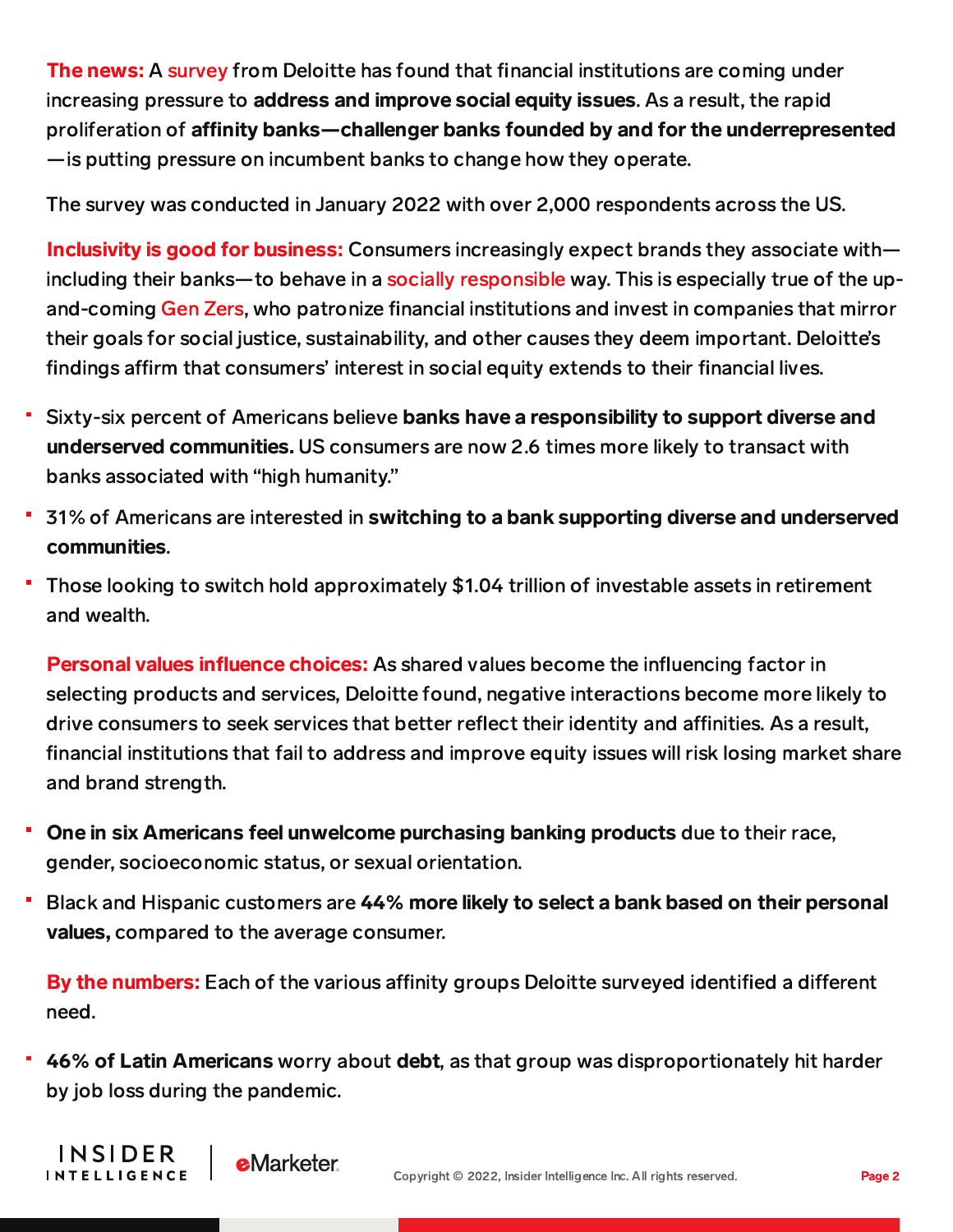- Black Americans are 1.76 times more likely to worry about having enough money for retirement.
- Asian communities are 20% less likely to have exposure to digital banking.
- One in five women worry about educational debt, which is 80% higher than their male counterparts.
- Nearly half of rural consumers struggle with access to financial advice, which amounts to roughly \$400 billion of unadvised investment assets.

**The bigger picture:** Digital access, open banking, and neobanks have changed the way people handle their money by expanding their choices. Instead of viewing banks as just a place to store money, transact, and access credit, consumers also want a [bank](https://www.nerdwallet.com/article/banking/neobanks-fintechs-to-watch#wiseid) to complement their personality, beliefs, and values. Deloitte identified more than 30 affinity banks in the market specifically designed to serve underrepresented groups who share common values and identity drivers.

- **[Cheese](https://www.earncheese.com/)** serves Asian American communities.
- [Fort](https://content-na2.emarketer.com/fort-makes-play-underserved-us-latinos)**ú** focuses on underserved Latinos.

**INSIDER** 

**INTELLIGENCE** 

- Daylight is geared toward the LGBTQ+ community.
- Kinley and [Greenwood](https://content-na2.emarketer.com/greenwood-vision-gets-complicated-over-banking-partnerships) serve Black Americans.

Deloitte concludes that as consumers continue to seek out products and services that better reflect their identity and affinities, incumbent banks risk losing up to 10% of market share to the flourishing affinity market if they don't take proactive steps to seriously serve underrepresented groups.

The big takeaway: Both incumbent banks and digital challengers must be thoughtful about their next moves. Incumbent banks will need to lean on personalization and inclusion, but must do so authentically to be successful.

- Internally developed products and services should be influenced and informed by people in the affinity groups they serve.
- Acquired companies and fintechs must align with the incumbent bank's values or the acquired firm may not reach its full potential under the new brand.